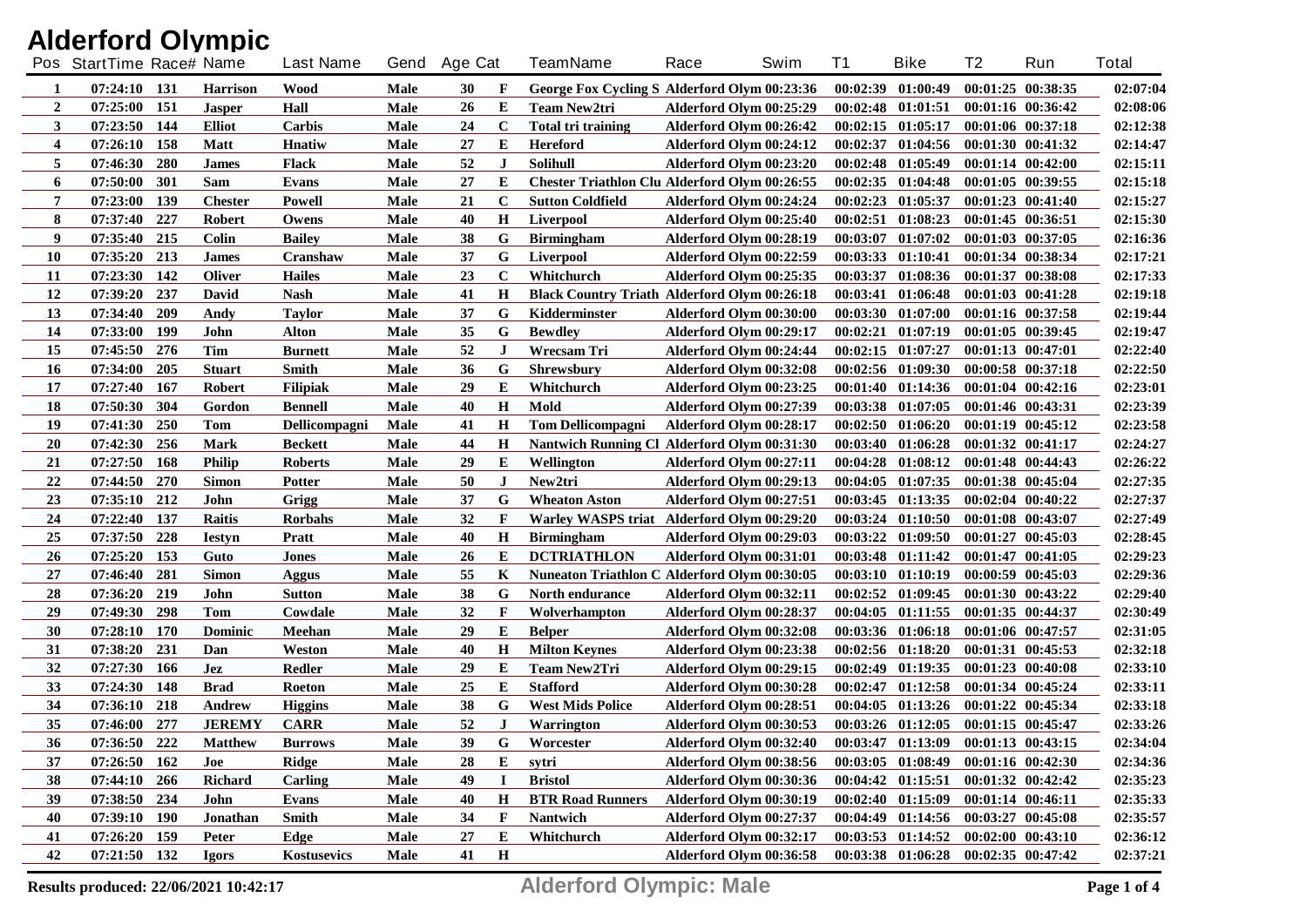|        | Pos StartTime Race# Name              |            |                | <b>Last Name</b>    | Gend | <b>Age Cat</b> |              | <b>TeamName</b>                               | Race                    | Swim | <b>T1</b> | <b>Bike</b>                         | T <sub>2</sub>        | Run                   | <b>Total</b> |
|--------|---------------------------------------|------------|----------------|---------------------|------|----------------|--------------|-----------------------------------------------|-------------------------|------|-----------|-------------------------------------|-----------------------|-----------------------|--------------|
| 43     | $07:28:20$ 171                        |            | Havdn          | <b>Bailey</b>       | Male | 30             | F            | Royal Navy Triathlon Alderford Olym 00:30:37  |                         |      |           | $00:02:56$ $01:16:50$               | $00:01:12$ $00:45:48$ |                       | 02:37:23     |
| 44     | 07:33:50                              | 204        | <b>Richard</b> | Copley              | Male | 36             | G            | <b>Barnsley</b>                               | Alderford Olym 00:38:37 |      |           | 00:04:30 01:11:58 00:01:45 00:40:45 |                       |                       | 02:37:35     |
| 45     | 07:37:00                              | 223        | Adam           | <b>Deeves</b>       | Male | 39             | G            | <b>RAF</b> triathlon                          | Alderford Olym 00:28:45 |      |           | $00:04:03$ $01:12:51$               | $00:01:20$ $00:50:51$ |                       | 02:37:50     |
| 46     | 07:49:50                              | 300        | Paul           | <b>Roberts</b>      | Male | 63             | L            | Wrexham tri                                   | Alderford Olym 00:27:46 |      |           | 00:02:49 01:15:15 00:01:16 00:50:58 |                       |                       | 02:38:04     |
| 47     | 07:50:20                              | 303        | <b>Joseph</b>  | <b>Wilson</b>       | Male | 28             | E            | Chorley Athletics Clu Alderford Olym 00:36:59 |                         |      |           | $00:04:04$ $01:12:30$               | $00:01:47$ $00:43:01$ |                       | 02:38:21     |
| 48     | 07:31:10                              | 188        | Jamie          | Guy                 | Male | 33             | $\mathbf{F}$ | <b>Bromsgrove</b>                             | Alderford Olym 00:34:54 |      |           | $00:04:14$ $01:11:21$               | 00:01:04 00:47:09     |                       | 02:38:42     |
| 49     | 07:33:30                              | 202        | Jamie          | Gill                | Male | 36             | G            | <b>Uttoxeter</b>                              | Alderford Olym 00:36:15 |      |           | $00:03:46$ $01:11:14$               | 00:01:36 00:46:27     |                       | 02:39:18     |
| 50     | 07:47:40                              | 287        | Tim            | <b>Criddle</b>      | Male | 57             | K            | <b>MANCHESTER</b>                             | Alderford Olym 00:30:00 |      |           | $00:03:23$ $01:12:43$               | $00:01:18$ $00:51:55$ |                       | 02:39:19     |
| 51     | 07:37:30                              | 226        | <b>James</b>   | <b>Talbot</b>       | Male | 40             | Н            | <b>Stockport Tri club</b>                     | Alderford Olym 00:32:06 |      |           | $00:05:33$ $01:16:13$               | 00:01:30 00:44:06     |                       | 02:39:28     |
| 52     | 07:42:40                              | 257        | <b>Phil</b>    | <b>Birtles</b>      | Male | 46             | п            | <b>Chester Tri</b>                            | Alderford Olym 00:34:02 |      |           | $00:04:39$ $01:13:48$               | 00:01:32 00:46:21     |                       | 02:40:22     |
| 53     | 07:30:50                              | 186        | Luke           | <b>Taylor</b>       | Male | 32             | F            | <b>Total Tri Training</b>                     | Alderford Olym 00:29:34 |      |           | $00:03:58$ $01:17:15$               | 00:01:31 00:48:35     |                       | 02:40:53     |
| 54     | 07:30:00                              | 181        | Tim            | Featonby            | Male | 31             | F            | <b>Burton on Trent</b>                        | Alderford Olym 00:33:02 |      | 00:04:37  | 01:14:52                            | $00:01:26$ $00:47:42$ |                       | 02:41:39     |
| 55     | 07:41:20                              | 236        | mark           | camello             | Male | 41             | Н            | Liverpool                                     | Alderford Olym 00:31:16 |      | 00:05:07  | 01:15:57                            | 00:01:59 00:47:32     |                       | 02:41:51     |
| 56     | 07:34:10                              | 206        | <b>Stephen</b> | <b>Harrison</b>     | Male | 36             | G            | <b>Barnsley</b>                               | Alderford Olym 00:36:43 |      |           | $00:04:11$ $01:14:36$               | $00:01:19$ $00:45:13$ |                       | 02:42:02     |
| 57     | 07:25:10                              | 152        | Jamie          | <b>Tyerman</b>      | Male | 26             | Е            | <b>Hartlepool Tri</b>                         | Alderford Olym 00:29:32 |      |           | $00:04:11$ $01:13:51$               | $00:02:08$ $00:52:28$ |                       | 02:42:10     |
| 58     | 07:36:40                              | 221        | Sanjay         | <b>Bisnauthsing</b> | Male | 39             | G            | <b>Wigan Harriers Tri</b>                     | Alderford Olym 00:34:57 |      |           | 00:04:58 01:17:34                   | $00:01:28$ $00:43:16$ |                       | 02:42:13     |
| 59     | 07:43:20                              | 261        | George         | <b>Kiss</b>         | Male | 46             | <b>I</b>     | <b>Willaston</b>                              | Alderford Olym 00:34:03 |      |           | 00:04:06 01:13:43                   | $00:02:04$ $00:48:23$ |                       | 02:42:19     |
| 60     | 07:32:10 194                          |            | <b>Mark</b>    | Powell              | Male | 35             | G            | Halesowen                                     | Alderford Olym 00:31:12 |      |           | $00:03:22$ $01:13:56$               | $00:01:18$ $00:52:40$ |                       | 02:42:28     |
| 61     | 07:45:20                              | 273        | Garry          | <b>Plant</b>        | Male | 51             | $\bf J$      | <b>High Peak Tri</b>                          | Alderford Olym 00:29:31 |      |           | $00:03:14$ $01:12:25$               | 00:01:41 00:55:51     |                       | 02:42:42     |
| 62     | 07:40:00                              | 241        | <b>Matt</b>    | Owen                | Male | 41             | $\mathbf H$  | <b>Oakenholt</b>                              | Alderford Olym 00:31:01 |      |           | $00:03:57$ $01:12:17$               | 00:01:29 00:54:11     |                       | 02:42:55     |
| 63     | 07:22:00                              | 133        | <b>Timur</b>   | Kubanski            | Male | 41             | $\mathbf H$  |                                               | Alderford Olym 00:32:56 |      |           | $00:03:25$ $01:18:15$               | $00:01:17$ $00:47:42$ |                       | 02:43:35     |
| 64     | 07:26:30                              | <b>160</b> | George         | Lees                | Male | 28             | Е            | <b>Tarporley</b>                              | Alderford Olym 00:32:49 |      |           | $00:04:15$ $01:17:36$               | $00:01:42$ $00:47:22$ |                       | 02:43:44     |
| 65     | 07:41:50                              | 252        | Lee henry      | <b>McKervey</b>     | Male | 45             | $\mathbf I$  | Coventry                                      | Alderford Olym 00:38:20 |      |           | $00:05:14$ $01:14:06$               | $00:02:35$ $00:44:13$ |                       | 02:44:28     |
| 66     | 07:30:40                              | 185        | Adam           | Hordern             | Male | 31             | F            | <b>Newcastle Triathlon</b>                    | Alderford Olym 00:32:24 |      |           | $00:03:32$ $01:16:25$               | 00:01:21 00:50:56     |                       | 02:44:38     |
| 67     | 07:51:10                              | 308        | <b>Richard</b> | Hailwood            | Male | 60             | L            |                                               | Alderford Olym 00:33:26 |      |           | $00:06:10$ $01:15:52$               | $00:02:35$ $00:46:52$ |                       | 02:44:55     |
| 68     | 07:44:00                              | 265        | <b>Richard</b> | Clay                | Male | 48             | $\bf I$      | <b>Manchester</b>                             | Alderford Olym 00:31:44 |      |           | $00:05:13$ $01:19:50$               | 00:01:02 00:47:07     |                       | 02:44:56     |
| 69     | 07:36:00                              | 217        | Lee            | <b>Snape</b>        | Male | 38             | G            | STOKE-ON-TRENT Alderford Olym 00:33:08        |                         |      |           | $00:04:02$ $01:18:48$               | 00:01:24 00:48:34     |                       | 02:45:56     |
| 70     | 07:37:20                              | 191        | Glyn           | <b>Thomas</b>       | Male | 34             | $\mathbf{F}$ | <b>Shrewsbury</b>                             | Alderford Olym 00:31:49 |      |           | 00:04:33 01:14:39                   | 00:01:48 00:53:37     |                       | 02:46:26     |
| 71     | 07:24:50                              | 150        | <b>Matthew</b> | <b>Simpson</b>      | Male | 25             | Е            | London                                        | Alderford Olym 00:27:40 |      |           | 00:03:46 01:33:22                   |                       | 00:01:41 00:40:38     | 02:47:07     |
| 72     | 07:39:40                              | 239        | <b>Ben</b>     | Porter              | Male | 41             | $\mathbf H$  | rochdale                                      | Alderford Olym 00:34:29 |      |           | $00:05:51$ $01:15:02$               |                       | 00:02:29 00:49:20     | 02:47:11     |
| 73     | 07:41:00                              | 247        | Andy           | Parry               | Male | 43             | $\mathbf H$  | South Cheshire Triat Alderford Olym 00:34:59  |                         |      |           | $00:04:41$ $01:19:56$               | 00:02:24 00:45:18     |                       | 02:47:18     |
| 74     | 07:40:10                              | 242        | Andy           | <b>McMahon</b>      | Male | 42             | $\bf H$      | Appleton                                      | Alderford Olym 00:40:56 |      |           | $00:04:25$ $01:13:05$               | 00:01:48 00:47:17     |                       | 02:47:31     |
| 75     | 07:45:00                              | 271        | <b>Shahbaz</b> | Hassan              | Male | 50             | J            | <b>Malvern Wells</b>                          | Alderford Olym 00:41:09 |      |           | $00:04:16$ $01:13:06$               | 00:02:28 00:46:36     |                       | 02:47:35     |
| 76     | 07:51:20                              | 291        | John           | Putt                | Male | 59             | K            | South Cheshire Harri Alderford Olym 00:40:19  |                         |      |           | $00:05:16$ $01:12:30$               | 00:03:08 00:46:31     |                       | 02:47:44     |
| $77\,$ | 07:27:10                              | 156        | Joe            | <b>Bonett</b>       | Male | 26             | E            | Wirral                                        | Alderford Olym 00:31:50 |      |           | $00:04:51$ $01:19:30$               |                       | $00:01:52$ $00:49:46$ | 02:47:49     |
| 78     | 07:42:10                              | 254        | Graham         | <b>Bushby</b>       | Male | 45             | $\mathbf I$  | <b>Derby</b>                                  | Alderford Olym 00:32:36 |      |           | $00:02:04$ $01:31:12$               | 00:01:09 00:45:27     |                       | 02:48:20     |
| 79     | $07:46:20$ 279                        |            | <b>Simon</b>   | Compton             | Male | 52             | $\bf J$      | <b>Tewkesbury</b>                             | Alderford Olym 00:24:30 |      |           | 00:05:56 01:19:52 00:02:18 00:55:47 |                       |                       | 02:48:23     |
| 80     | $07:22:10$ 134                        |            | Andrew         | Watkin              | Male | 47             |              | <b>Badger Racing GB</b>                       | Alderford Olym 00:35:21 |      |           | 00:04:00 01:18:16 00:01:57 00:48:50 |                       |                       | 02:48:24     |
| 81     | $07:48:30$ 292                        |            | <b>Philip</b>  | Hill                | Male | 59             | K            | <b>Newport</b>                                | Alderford Olym 00:39:38 |      |           | $00:03:34$ $01:14:12$               | 00:01:42 00:49:29     |                       | 02:48:35     |
| 82     | 07:45:30 274                          |            | John           | <b>Boycott</b>      | Male | 51             | $\bf J$      | <b>Stafford Tri Club</b>                      | Alderford Olym 00:31:07 |      |           | $00:04:34$ $01:19:35$               | 00:01:41 00:52:04     |                       | 02:49:01     |
| 83     | 07:28:40 164                          |            | Jacob          | Warner              | Male | 28             | E            | <b>Birmingham</b>                             | Alderford Olym 00:32:26 |      |           | $00:04:57$ $01:20:58$               | 00:02:36 00:48:29     |                       | 02:49:26     |
| 84     | 07:29:40                              | 179        | <b>Edward</b>  | <b>Rogers</b>       | Male | 31             | F            | <b>Team Jouster</b>                           | Alderford Olym 00:34:31 |      |           | $00:03:39$ $01:15:10$               | $00:01:14$ $00:55:10$ |                       | 02:49:44     |
| 85     | 07:34:30                              | 208        | Ian            | <b>Fearnley</b>     | Male | 37             | G            | <b>Barnsley</b>                               | Alderford Olym 00:35:37 |      |           | $00:04:34$ $01:16:56$               | 00:01:40 00:51:06     |                       | 02:49:53     |
| 86     | 07:36:30 189                          |            | Scott          | Ellis               | Male | 34             | $\mathbf{F}$ | <b>Smethwick</b>                              | Alderford Olym 00:34:48 |      |           | 00:06:12 01:17:39 00:03:35 00:47:40 |                       |                       | 02:49:54     |
|        | Results produced: 22/06/2021 10:42:17 |            |                |                     |      |                |              | <b>Alderford Olympic: Male</b>                |                         |      |           |                                     |                       |                       | Page 2 of 4  |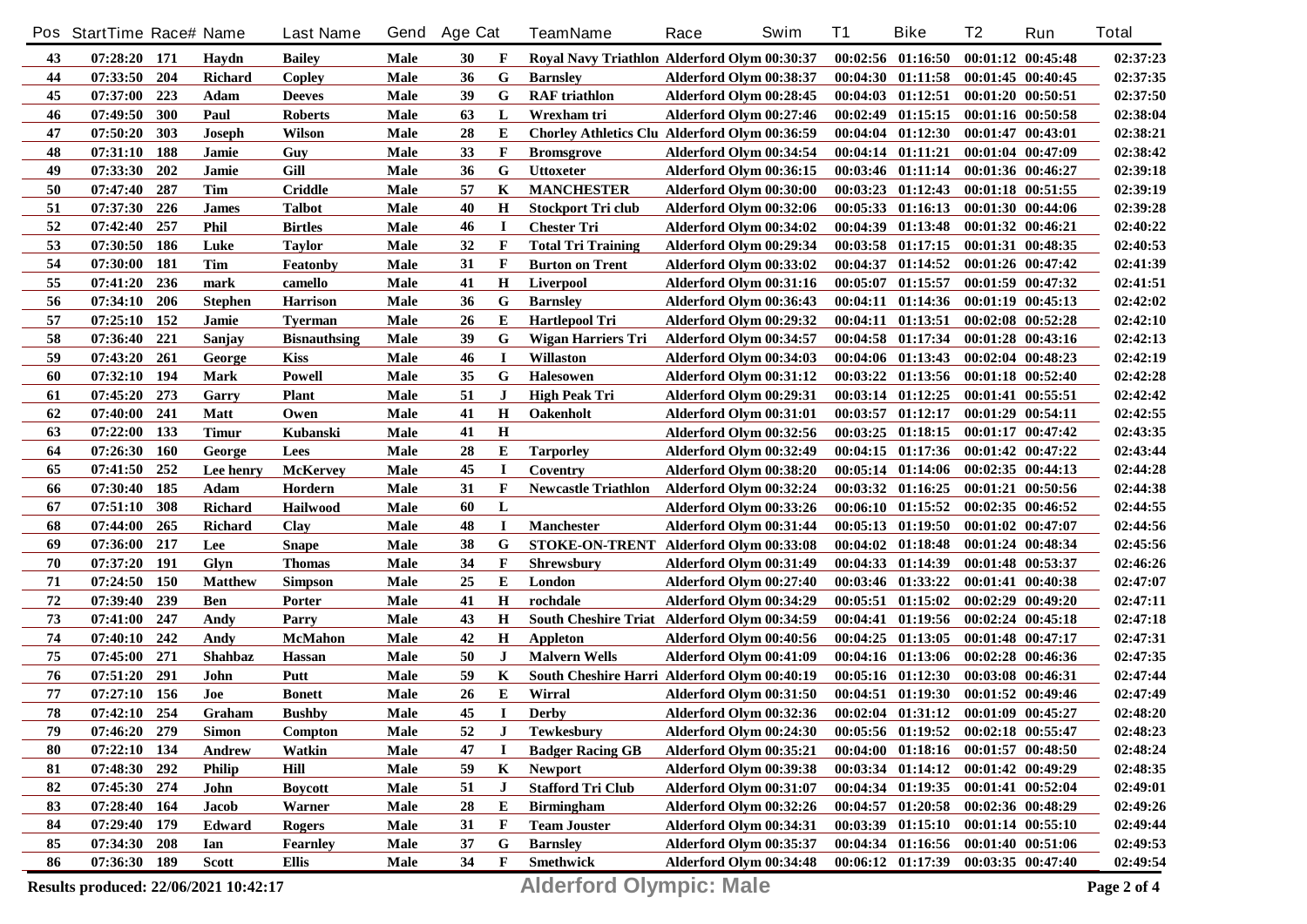|            | Pos StartTime Race# Name              |            |                     | <b>Last Name</b>   | Gend | <b>Age Cat</b> |              | <b>TeamName</b>                               | Race                    | Swim | <b>T1</b> | <b>Bike</b>                         | T <sub>2</sub>        | Run               | <b>Total</b> |
|------------|---------------------------------------|------------|---------------------|--------------------|------|----------------|--------------|-----------------------------------------------|-------------------------|------|-----------|-------------------------------------|-----------------------|-------------------|--------------|
| 87         | $07:43:10$ 260                        |            | Ben                 | Schur              | Male | 46             | $\bf{I}$     | Whixall                                       | Alderford Olym 00:32:05 |      |           | $00:04:58$ $01:19:06$               | $00:02:17$ $00:51:43$ |                   | 02:50:09     |
| 88         | 07:47:20                              | 285        | <b>Jackson</b>      | White              | Male | 48             | $\mathbf I$  | Forward Motion Coa Alderford Olym 00:40:52    |                         |      |           | $00:03:47$ $01:16:01$               | 00:01:34 00:48:06     |                   | 02:50:20     |
| 89         | 07:39:50                              | 240        | <b>Michael</b>      | <b>Williams</b>    | Male | 41             | Н            | <b>Albrighton</b>                             | Alderford Olym 00:39:02 |      |           | $00:04:29$ $01:21:33$               | 00:01:34 00:44:29     |                   | 02:51:07     |
| 90         | 07:45:40                              | 275        | Mark                | <b>Jackson</b>     | Male | 52             | $\bf J$      | Wrexham tri                                   | Alderford Olym 00:35:06 |      |           | $00:05:52$ $01:16:30$               | $00:02:26$ $00:52:10$ |                   | 02:52:04     |
| 91         | 07:40:50                              | 246        | <b>Darren</b>       | Rooke              | Male | 40             | Н            | <b>Darren Rooke</b>                           | Alderford Olym 00:31:34 |      |           | $00:04:09$ $01:12:42$               | 00:01:26 01:02:31     |                   | 02:52:22     |
| 93         | 07:50:10                              | 302        | Jonathan            | <b>Taylor</b>      | Male | 43             | Н            | <b>Nantwich</b>                               | Alderford Olym 00:33:29 |      |           | $00:04:32$ $01:19:38$               | $00:02:10$ $00:53:07$ |                   | 02:52:56     |
| 92         | 07:35:50                              | 216        | Ed                  | Keany              | Male | 38             | G            | <b>Ed Keany</b>                               | Alderford Olym 00:31:01 |      |           | 00:04:05 01:23:06 00:01:38 00:53:06 |                       |                   | 02:52:56     |
| 94         | 07:32:50                              | 198        | <b>Ryan</b>         | <b>Taylor</b>      | Male | 35             | G            | Warrington                                    | Alderford Olym 00:31:49 |      |           | $00:03:46$ $01:22:11$               | $00:00:50$ $00:54:21$ |                   | 02:52:57     |
| 95         | 07:39:30                              | 238        | <b>Dyfan</b>        | <b>Williams</b>    | Male | 41             | Н            | Overton                                       | Alderford Olym 00:35:33 |      |           | $00:06:14$ $01:20:54$               | 00:03:08 00:47:39     |                   | 02:53:28     |
| 96         | 07:28:50                              | 174        | Inigo               | <b>Kelsey</b>      | Male | 30             | F            | London                                        | Alderford Olym 00:30:55 |      |           | $00:03:06$ $01:24:14$               | $00:01:18$ $00:54:46$ |                   | 02:54:19     |
| 97         | 07:41:10                              | 248        | Joe                 | <b>Varey</b>       | Male | 43             | Н            | Oldham                                        | Alderford Olym 00:35:37 |      |           | $00:04:54$ $01:20:26$               | $00:02:21$ $00:51:11$ |                   | 02:54:29     |
| 98         | 07:31:40                              | 187        | <b>Ben</b>          | <b>Harries</b>     | Male | 32             | F            | <b>Bracchioso All Stars</b>                   | Alderford Olym 00:32:56 |      |           | $00:05:32$ $01:28:19$               | 00:02:29 00:45:44     |                   | 02:55:00     |
| 99         | 07:40:30                              | 244        | <b>Richard</b>      | <b>Josebury</b>    | Male | 42             | Н            | Walsall                                       | Alderford Olym 00:36:20 |      | 00:03:57  | 01:17:20                            | 00:01:20 00:56:08     |                   | 02:55:05     |
| <b>100</b> | 07:25:40                              | 155        | <b>Ryan</b>         | <b>Jakeman</b>     | Male | 26             | Е            | <b>Newport</b>                                | Alderford Olym 00:33:30 |      |           | $00:05:51$ $01:27:12$               | $00:02:02$ $00:46:43$ |                   | 02:55:18     |
| <b>101</b> | 07:23:10                              | <b>140</b> | <b>Ryan</b>         | <b>Dutton</b>      | Male | 22             | $\mathbf C$  | Cancer Research UK Alderford Olym 00:34:12    |                         |      |           | $00:08:15$ $01:21:29$               | $00:31:12$ $01:22:36$ |                   | 02:55:20     |
| 102        | 07:22:30                              | 136        | <b>Stuart</b>       | Melia              | Male | 34             | F            | <b>Stuart Melia</b>                           | Alderford Olym 00:33:12 |      |           | $00:04:08$ $01:21:16$               | 00:01:58 00:55:23     |                   | 02:55:57     |
| 103        | 07:50:40                              | 305        | Jonathan            | Smith              | Male | 50             | $\bf J$      | <b>St Helens</b>                              | Alderford Olym 00:34:09 |      |           | $00:05:13$ $01:25:46$               | 00:01:21 00:50:06     |                   | 02:56:35     |
| 104        | 07:41:40                              | 251        | Paul                | Wilcox             | Male | 44             | $\bf H$      | <b>Tarporley</b>                              | Alderford Olym 00:39:52 |      |           | $00:05:31$ $01:19:01$               | $00:03:02$ $00:49:55$ |                   | 02:57:21     |
| 105        | 07:48:40                              | 293        | <b>TIMOTHY GILL</b> |                    | Male | 60             | L            | Llanelli                                      | Alderford Olym 00:36:48 |      |           | $00:05:47$ $01:16:44$               | $00:04:00$ $00:54:12$ |                   | 02:57:31     |
| 106        | 07:34:20                              | 207        | <b>Alex</b>         | Jensen             | Male | 37             | G            | London                                        | Alderford Olym 00:34:26 |      |           | $00:04:50$ $01:24:12$               | 00:02:14 00:51:54     |                   | 02:57:36     |
| 107        | 07:43:30                              | 262        | Jan                 | <b>Mutter</b>      | Male | 47             | $\mathbf I$  | Kingston upon Tham Alderford Olym 00:31:30    |                         |      |           | $00:04:03$ $01:17:19$               | 00:02:20 01:03:14     |                   | 02:58:26     |
| 108        | 07:44:30                              | 268        | Dan                 | <b>Braddock</b>    | Male | 49             | $\bf I$      | Shrewsbury Triathlo Alderford Olym 00:35:03   |                         |      |           | $00:04:27$ $01:19:52$               | 00:01:26 00:57:48     |                   | 02:58:36     |
| 109        | 07:34:50                              | 210        | Ralph               | Pawling            | Male | 37             | G            | Liverpool                                     | Alderford Olym 00:37:58 |      |           | $00:04:37$ $01:27:15$               | $00:02:53$ $00:45:59$ |                   | 02:58:42     |
| <b>110</b> | 07:27:20                              | 165        | Liam                | <b>Astley</b>      | Male | 28             | E            | <b>Crewe</b>                                  | Alderford Olym 00:42:09 |      |           | $00:05:44$ $01:21:36$               | 00:03:50 00:46:16     |                   | 02:59:35     |
| <b>111</b> | 07:24:20                              | 147        | <b>Jack</b>         | Sandars            | Male | 25             | Е            | derby                                         | Alderford Olym 00:42:58 |      |           | 00:06:36 01:21:09                   | 00:01:49 00:47:23     |                   | 02:59:55     |
| 112        | 07:48:50                              | 294        | Leslie              | <b>Tams</b>        | Male | 60             | L            | <b>Stoke on Trent</b>                         | Alderford Olym 00:34:00 |      |           | $00:04:50$ $01:23:10$               | 00:02:06 00:56:16     |                   | 03:00:22     |
| 113        | 07:28:30                              | 172        | Joshua              | <b>Santer</b>      | Male | 30             | $\mathbf{F}$ | Army Triathlon Asso Alderford Olym 00:36:00   |                         |      |           | 00:04:06 01:25:23                   | 00:01:34 00:53:54     |                   | 03:00:57     |
| 114        | 07:30:20                              | 183        | <b>Jake</b>         | <b>Bonham</b>      | Male | 31             | F            | <b>Knypersly</b>                              | Alderford Olym 00:30:35 |      |           | 00:03:30 01:22:47                   | 00:01:21 01:03:01     |                   | 03:01:14     |
| 115        | 07:44:20                              | 267        | Ian                 | <b>Roberts</b>     | Male | 49             | $\bf{I}$     | <b>Denbigh</b>                                | Alderford Olym 00:36:01 |      |           | $00:05:06$ $01:25:13$               | $00:02:09$ $00:52:58$ |                   | 03:01:27     |
| 116        | 07:32:30                              | 196        | <b>Jack</b>         | Johnson            | Male | 32             | F            | <b>Manchester</b>                             | Alderford Olym 00:36:32 |      |           | $00:05:26$ $01:30:13$               | 00:01:01 00:48:24     |                   | 03:01:36     |
| 117        | 07:50:50                              | 306        | Alwin               | <b>Mascarenhas</b> | Male | 42             | $\mathbf H$  | D <sub>0</sub> 3                              | Alderford Olym 00:37:15 |      |           | $00:06:53$ $01:20:32$               | 00:03:03 00:54:15     |                   | 03:01:58     |
| 118        | 07:44:40                              | 269        | Michael             | <b>Johnson</b>     | Male | 50             | J            | <b>Stafford Tri</b>                           | Alderford Olym 00:39:46 |      | 00:05:29  | 01:18:14                            | 00:02:07 00:57:23     |                   | 03:02:59     |
| 119        | 07:48:00                              | 289        | Kevin               | Conway             | Male | 58             | K            | <b>North Endurance</b>                        | Alderford Olym 00:42:10 |      | 00:04:37  | 01:19:10                            | 00:02:43 00:54:26     |                   | 03:03:06     |
| <b>120</b> | 07:38:10                              | 230        | <b>Richard</b>      | <b>Bradley</b>     | Male | 40             | Н            | <b>Market Drayton</b>                         | Alderford Olym 00:41:09 |      |           | $00:03:19$ $01:25:47$               |                       | 00:01:37 00:52:06 | 03:03:58     |
| 121        | 07:46:50                              | 282        | <b>Alex</b>         | <b>McDonnell</b>   | Male | 55             | K            | <b>Chester</b>                                | Alderford Olym 00:31:14 |      |           | $00:05:51$ $01:27:02$               | 00:03:02 00:57:04     |                   | 03:04:13     |
| 122        | 07:39:00                              | 235        | Graham              | <b>Butterworth</b> | Male | 40             | Н            | <b>Uttoxeter</b>                              | Alderford Olym 00:34:21 |      |           | $00:08:57$ $01:30:46$               | 00:06:09 00:46:42     |                   | 03:06:55     |
| 123        | $07:43:00$ 259                        |            | <b>Kristien</b>     | <b>Wood</b>        | Male | 46             | -1           | <b>Lacon Childe</b>                           | Alderford Olym 00:32:48 |      |           | 00:06:19 01:22:17 00:02:41 01:07:11 |                       |                   | 03:11:16     |
| 124        | 07:38:30 232                          |            | <b>PAUL</b>         | <b>MCINTYRE</b>    | Male | 43             | H            | Nantwich Triathlon C Alderford Olym 00:37:51  |                         |      |           | $00:06:02$ $01:22:52$               | $00:03:27$ $01:01:21$ |                   | 03:11:33     |
| 125        | 07:40:20 211                          |            | <b>Antony</b>       | <b>Stevens</b>     | Male | 37             | G            | <b>Antony Stevens</b>                         | Alderford Olym 00:34:53 |      |           | $00:06:26$ $01:19:31$               | 00:03:22 01:08:49     |                   | 03:13:01     |
| 126        | 07:30:10 182                          |            | <b>Connor</b>       | <b>Docherty</b>    | Male | 31             | F            | New mills                                     | Alderford Olym 00:36:55 |      |           | $00:05:40$ $01:39:17$               | 00:01:13 00:51:23     |                   | 03:14:28     |
| 127        | 07:35:30 214                          |            | <b>Chris</b>        | Lawlor             | Male | 37             | G            | <b>Manchester</b>                             | Alderford Olym 00:47:58 |      |           | $00:05:37$ $01:28:46$               | $00:01:45$ $00:50:58$ |                   | 03:15:04     |
| 128        | 07:51:00                              | 307        | Mark                | <b>Haase</b>       | Male | 60             | L            |                                               | Alderford Olym 00:42:59 |      |           | $00:07:07$ $01:22:54$               | 00:03:08 00:59:38     |                   | 03:15:46     |
| 129        | 07:47:50                              | 288        | David               | Ward               | Male | 57             | K            | <b>BTR Road Runners</b>                       | Alderford Olym 00:49:55 |      |           | 00:07:06 01:26:49                   | $00:02:35$ $00:49:22$ |                   | 03:15:47     |
| <b>130</b> | 07:47:30 286                          |            | Roy                 | morris             | Male | 57             | $\mathbf{K}$ | <b>BTR ROAD RUNNE</b> Alderford Olym 00:46:24 |                         |      |           | $00:05:15$ $01:31:52$               | 00:02:31 00:50:03     |                   | 03:16:05     |
|            |                                       |            |                     |                    |      |                |              |                                               |                         |      |           |                                     |                       |                   |              |
|            | Results produced: 22/06/2021 10:42:17 |            |                     |                    |      |                |              | <b>Alderford Olympic: Male</b>                |                         |      |           |                                     |                       |                   | Page 3 of 4  |